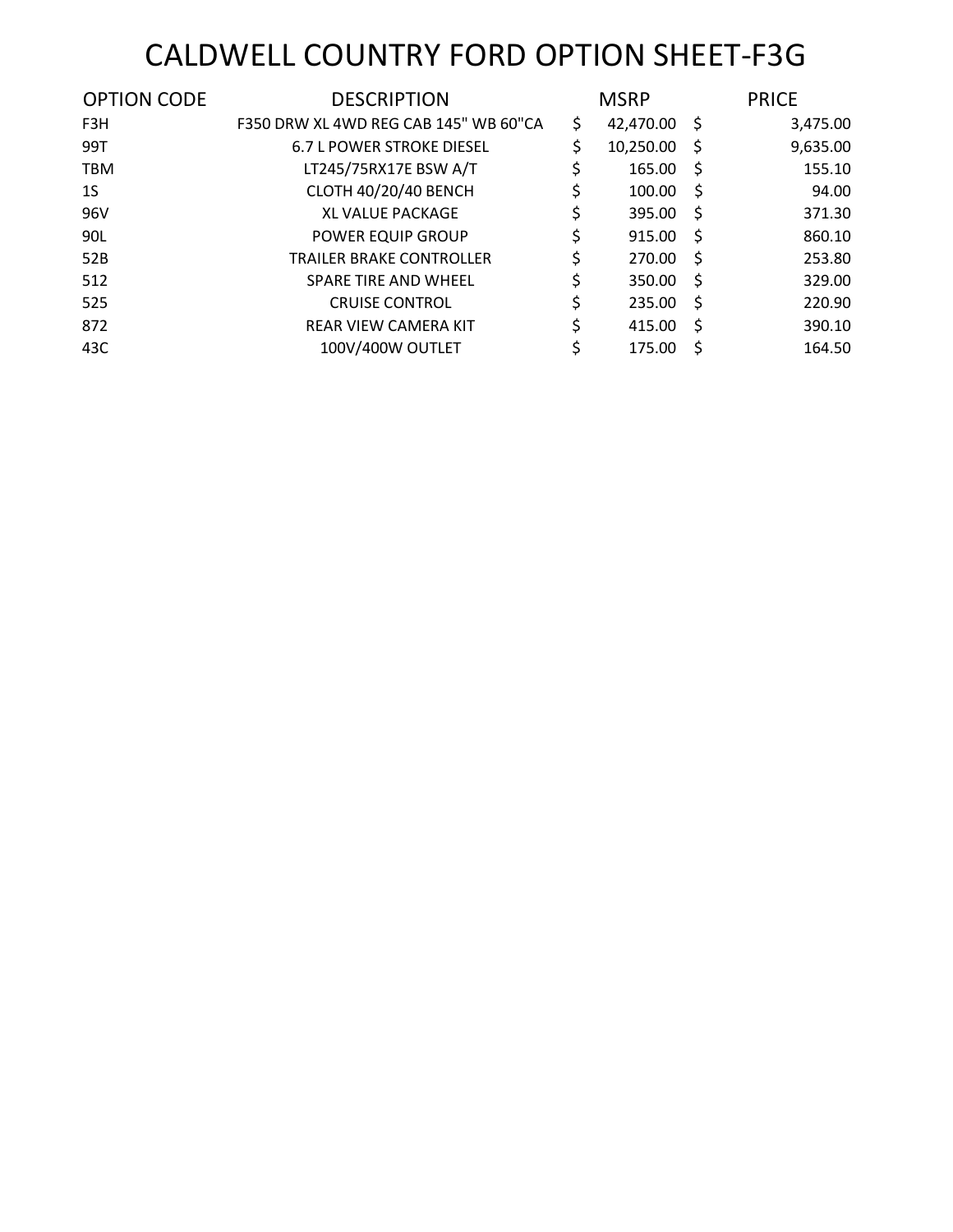

# **Optional Equipment**

| <b>ENGINE</b>         |                                                                                                                                                                                                                                |             |
|-----------------------|--------------------------------------------------------------------------------------------------------------------------------------------------------------------------------------------------------------------------------|-------------|
| <b>CODE</b>           | <b>DESCRIPTION</b>                                                                                                                                                                                                             | <b>MSRP</b> |
| 996                   | Engine: 6.2L 2-Valve SOHC EFI NA V8 (Flex-Fuel) (STD)                                                                                                                                                                          | \$0.00      |
| 99N                   | Engine: 7.3L 2V DEVCT NA PFI V8 Gas -inc: 240 Amp Alternator                                                                                                                                                                   | \$1,705.00  |
| 99T                   | Engine: 6.7L 4V OHV Power Stroke V8 Turbo Diesel B20 -inc: Diesel Exhaust Fluid (DEF)<br>tank, intelligent oil-life monitor and manual push-button engine-exhaust braking, 240 Amp<br>Alternator, Dual 78-AH 750 CCA Batteries | \$10,250.00 |
| <b>TRANSMISSION</b>   |                                                                                                                                                                                                                                |             |
| <b>CODE</b>           | <b>DESCRIPTION</b>                                                                                                                                                                                                             | <b>MSRP</b> |
| 44G                   | Transmission: TorqShift 10-Speed Automatic -inc: 10R140 w/neutral idle and selectable drive<br>modes: normal, tow/haul, eco, deep sand/snow and slippery (STD)                                                                 | \$0.00      |
| <b>OPTION PACKAGE</b> |                                                                                                                                                                                                                                |             |
| <b>CODE</b>           | <b>DESCRIPTION</b>                                                                                                                                                                                                             | <b>MSRP</b> |
| 640A                  | Order Code 640A                                                                                                                                                                                                                | \$0.00      |
| <b>AXLE RATIO</b>     |                                                                                                                                                                                                                                |             |
| <b>CODE</b>           | <b>DESCRIPTION</b>                                                                                                                                                                                                             | <b>MSRP</b> |
| X37                   | 3.73 Axle Ratio (STD)                                                                                                                                                                                                          | \$0.00      |
| X4L                   | Limited Slip w/4.30 Axle Ratio                                                                                                                                                                                                 | \$350.00    |
| X4N                   | Limited Slip w/4.10 Axle Ratio                                                                                                                                                                                                 | \$360.00    |
| X4W                   | Limited Slip w/4.10 Axle Ratio (Wide Track)                                                                                                                                                                                    | \$0.00      |
| <b>WHEELS</b>         |                                                                                                                                                                                                                                |             |
| <b>CODE</b>           | <b>DESCRIPTION</b>                                                                                                                                                                                                             | <b>MSRP</b> |
| 64K                   | Wheels: 17" Argent Painted Steel -inc: Hub covers/center ornaments not included (STD)                                                                                                                                          | \$0.00      |
| 64J                   | Wheels: 17" Forged Polished Aluminum -inc: bright hub covers/center ornaments (4 aluminum<br>outer and 2 steel inner)                                                                                                          | \$600.00    |
| <b>TIRES</b>          |                                                                                                                                                                                                                                |             |
| <b>CODE</b>           | <b>DESCRIPTION</b>                                                                                                                                                                                                             | <b>MSRP</b> |
| TD <sub>8</sub>       | Tires: LT245/75Rx17E BSW PLUS A/S -inc: Spare may not be the same as road tire (STD)                                                                                                                                           | \$0.00      |
| <b>TBM</b>            | Tires: LT245/75Rx17E BSW A/T -inc: Spare may not be the same as road tire                                                                                                                                                      | \$165.00    |

This document contains information considered Confidential between GM and its Clients uniquely. The information provided is not intended for public disclosure. Prices, specifications, and availability are subject to change without notice, and do not include certain fees, taxes and charges that may be required by law or vary by manufacturer or region. Performance figures are guidelines only, and actual performance may vary. Photos may not represent actual vehicles or exact configurations. Content based on report preparer's input is subject to the accuracy of the input provided.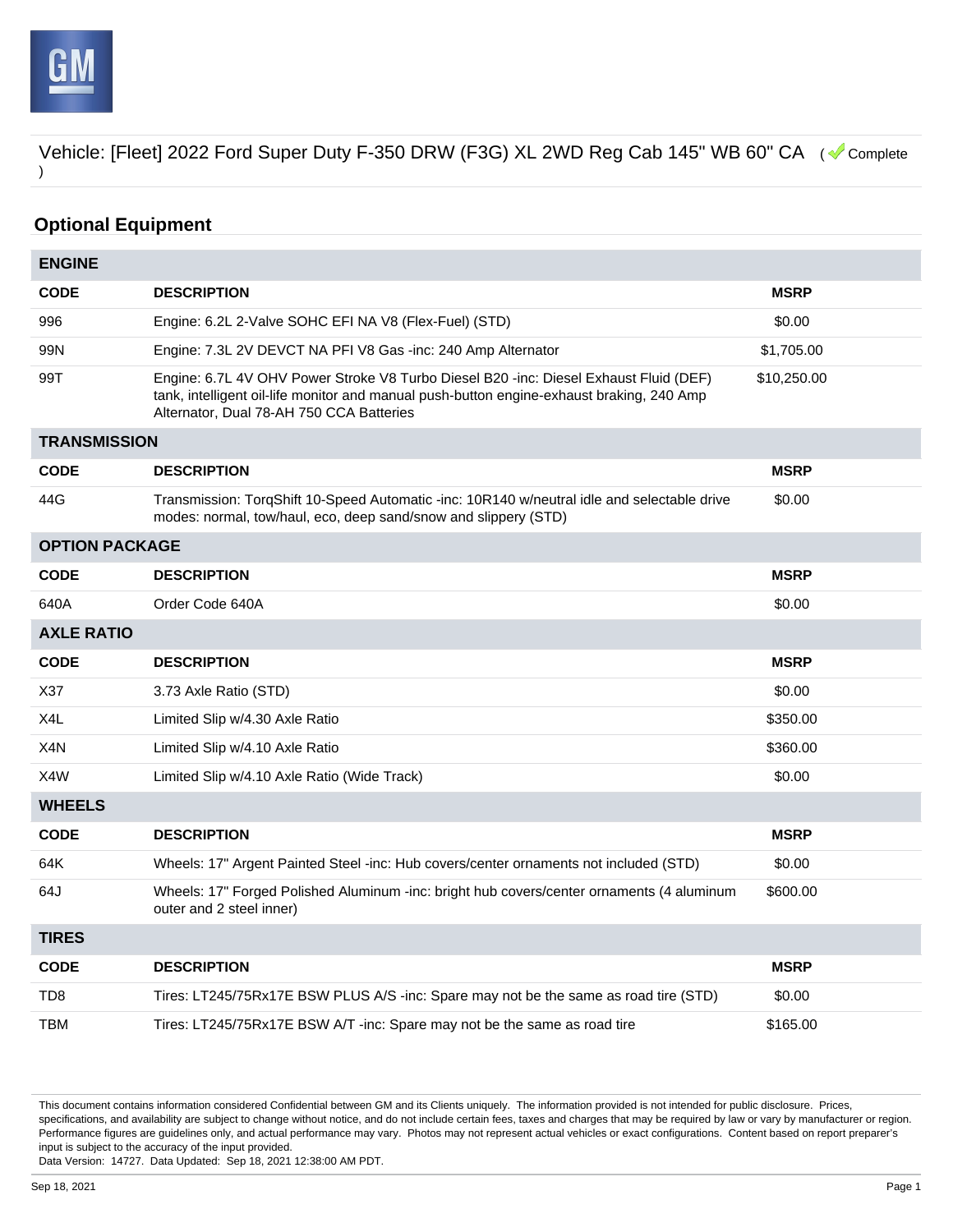

| <b>PRIMARY PAINT</b>                  |                                                                                                                                   |             |  |
|---------------------------------------|-----------------------------------------------------------------------------------------------------------------------------------|-------------|--|
| <b>CODE</b>                           | <b>DESCRIPTION</b>                                                                                                                | <b>MSRP</b> |  |
| <b>UM</b>                             | Agate Black Metallic                                                                                                              | \$0.00      |  |
| HX                                    | Antimatter Blue Metallic                                                                                                          | \$0.00      |  |
| B <sub>3</sub>                        | Atlas Blue                                                                                                                        | \$0.00      |  |
| L9                                    | <b>Forged Green Metallic</b>                                                                                                      | \$0.00      |  |
| JS                                    | <b>Iconic Silver Metallic</b>                                                                                                     | \$0.00      |  |
| Z1                                    | <b>Oxford White</b>                                                                                                               | \$0.00      |  |
| PQ                                    | Race Red                                                                                                                          | \$0.00      |  |
| D <sub>1</sub>                        | Stone Gray Metallic                                                                                                               | \$0.00      |  |
| M7                                    | <b>Carbonized Gray Metallic</b>                                                                                                   | \$0.00      |  |
| <b>GR</b>                             | Green                                                                                                                             | \$660.00    |  |
| W <sub>6</sub>                        | Green Gem                                                                                                                         | \$660.00    |  |
| MВ                                    | Orange                                                                                                                            | \$660.00    |  |
| BY                                    | <b>School Bus Yellow</b>                                                                                                          | \$660.00    |  |
| E4                                    | Vermillion Red                                                                                                                    | \$660.00    |  |
| AT                                    | Yellow                                                                                                                            | \$660.00    |  |
| <b>SEAT TYPE</b>                      |                                                                                                                                   |             |  |
| <b>CODE</b>                           | <b>DESCRIPTION</b>                                                                                                                | <b>MSRP</b> |  |
| AS                                    | Medium Earth Gray, HD Vinyl 40/20/40 Split Bench Seat -inc: center armrest, cupholder,<br>storage and driver's side manual lumbar | \$0.00      |  |
| 1S                                    | Medium Earth Gray, Cloth 40/20/40 Split Bench Seat -inc: center armrest, cupholder, storage<br>and driver's side manual lumbar    | \$100.00    |  |
| LS                                    | Medium Earth Gray, Vinyl 40/Mini-Console/40 Front Seat -inc: driver's side manual lumbar                                          | \$355.00    |  |
| 4S                                    | Medium Earth Gray, Cloth 40/Mini-Console/40 Front Seat -inc: driver's side manual lumbar                                          | \$515.00    |  |
| <b>ADDITIONAL EQUIPMENT - PACKAGE</b> |                                                                                                                                   |             |  |
| <b>CODE</b>                           | <b>DESCRIPTION</b>                                                                                                                | <b>MSRP</b> |  |
| 96V                                   | XL Value Package -inc: XL Decor Group, Chrome Front Bumper, Steering Wheel-Mounted<br><b>Cruise Control</b>                       | \$395.00    |  |

This document contains information considered Confidential between GM and its Clients uniquely. The information provided is not intended for public disclosure. Prices, specifications, and availability are subject to change without notice, and do not include certain fees, taxes and charges that may be required by law or vary by manufacturer or region. Performance figures are guidelines only, and actual performance may vary. Photos may not represent actual vehicles or exact configurations. Content based on report preparer's input is subject to the accuracy of the input provided.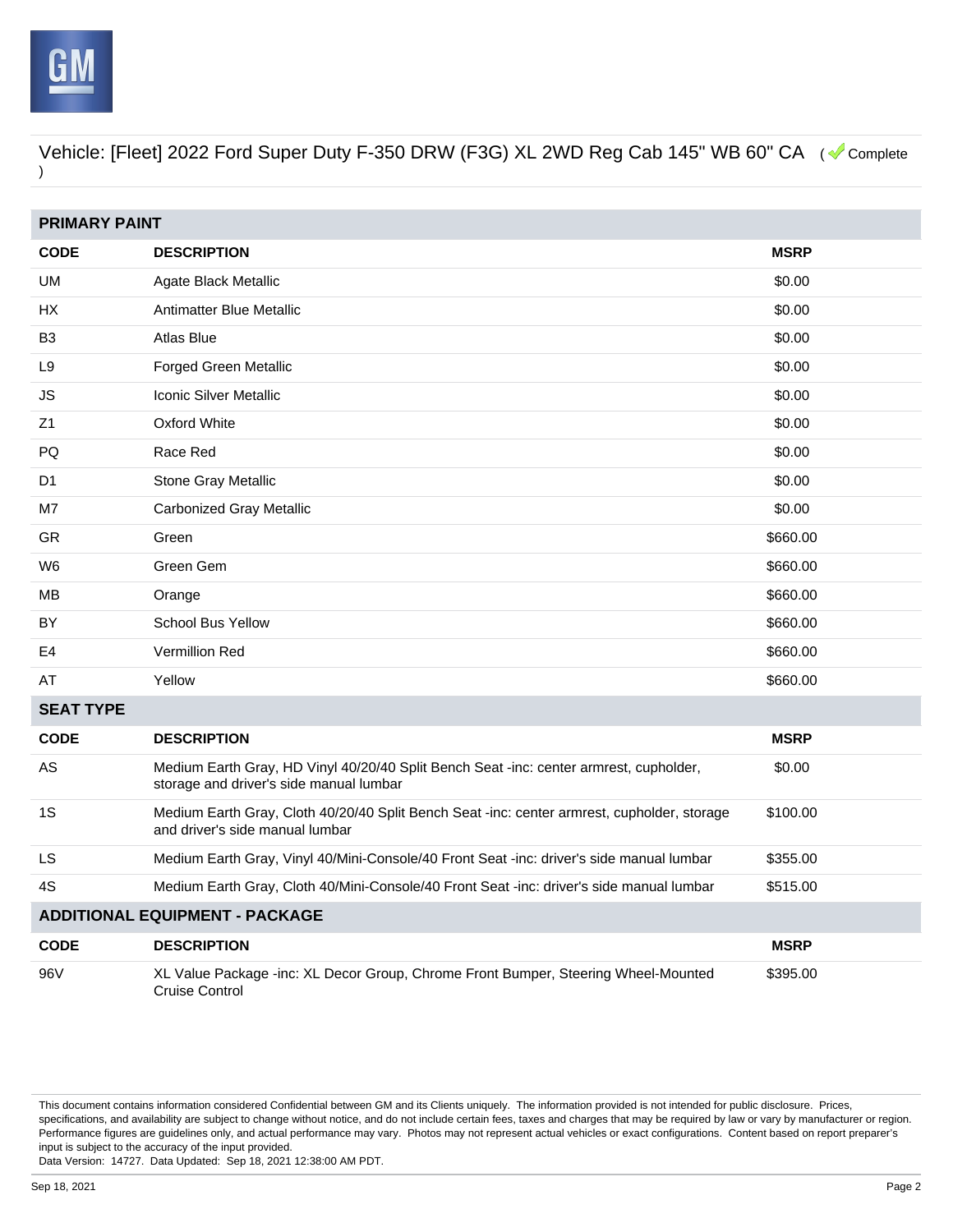

| <b>ADDITIONAL EQUIPMENT - PACKAGE</b> |                                                                                                                                                                                                                                                                                                                                                                                                                                                                                                                                                                                                                                                                                                                                                                                                                                                                                                                                                                                                                                                                                                                                                                                                                                                                                                                                                                                                                                                                                                                                                                                       |             |  |
|---------------------------------------|---------------------------------------------------------------------------------------------------------------------------------------------------------------------------------------------------------------------------------------------------------------------------------------------------------------------------------------------------------------------------------------------------------------------------------------------------------------------------------------------------------------------------------------------------------------------------------------------------------------------------------------------------------------------------------------------------------------------------------------------------------------------------------------------------------------------------------------------------------------------------------------------------------------------------------------------------------------------------------------------------------------------------------------------------------------------------------------------------------------------------------------------------------------------------------------------------------------------------------------------------------------------------------------------------------------------------------------------------------------------------------------------------------------------------------------------------------------------------------------------------------------------------------------------------------------------------------------|-------------|--|
| <b>CODE</b>                           | <b>DESCRIPTION</b>                                                                                                                                                                                                                                                                                                                                                                                                                                                                                                                                                                                                                                                                                                                                                                                                                                                                                                                                                                                                                                                                                                                                                                                                                                                                                                                                                                                                                                                                                                                                                                    | <b>MSRP</b> |  |
| 90L                                   | Power Equipment Group -inc: Deletes passenger side lock cylinder, upgraded door-trim panel,<br>Accessory Delay, Advanced Security Pack, SecuriLock Passive Anti-Theft System (PATS) and<br>inclination/intrusion sensors, MyKey, owner controls feature, Power Locks, Remote Keyless<br>Entry, Folding Trailer Tow Mirrors w/Power Heated Glass, manual telescoping, heated convex<br>spotter mirror and integrated clearance lamps/turn signals, Power Front Side Windows, 1-<br>touch up/down driver/passenger window                                                                                                                                                                                                                                                                                                                                                                                                                                                                                                                                                                                                                                                                                                                                                                                                                                                                                                                                                                                                                                                               | \$915.00    |  |
| 17F                                   | XL Decor Group -inc: Chrome Front Bumper                                                                                                                                                                                                                                                                                                                                                                                                                                                                                                                                                                                                                                                                                                                                                                                                                                                                                                                                                                                                                                                                                                                                                                                                                                                                                                                                                                                                                                                                                                                                              | \$220.00    |  |
| 47A                                   | Ambulance Prep Package -inc: 5,250 to 5,990 lbs front springs/front GAWR rating, see<br>supplemental order guide for complete details, Incomplete vehicle package - requires further<br>manufacture and certification by a final stage manufacturer, Ford vehicles are suitable for<br>producing ambulances only if equipped w/the Ford ambulance prep package, In addition, Ford<br>urges ambulance manufacturers to follow the recommendations of the Ford incomplete vehicle<br>manual and the Ford truck body builders layout book (and pertinent supplements), Using a<br>Ford vehicle without the Ford ambulance prep package to produce an ambulance voids the<br>Ford warranty, Note: Stationary Elevated Idle Control (SEIC) has been integrated into the<br>engine control module, 397 Amp Alternators                                                                                                                                                                                                                                                                                                                                                                                                                                                                                                                                                                                                                                                                                                                                                                      | \$1,205.00  |  |
| 47L                                   | Ambulance Prep Pkg w/Special Emissions -inc: EPA special emergency vehicle emissions and<br>5,250 to 5,990 lbs max front springs/front GAWR, see supplemental order guide for complete<br>details, Incomplete vehicle package - requires further manufacture and certification by a final<br>stage manufacturer, Ford vehicles are suitable for producing ambulances w/special emissions<br>only if equipped w/the Ford ambulance prep package w/EPA special emergency vehicle<br>emissions, In addition, Ford urges ambulance manufacturers to follow the recommendations of<br>the Ford incomplete vehicle manual and the Ford truck body builders layout book (and<br>pertinent supplements), Using a Ford vehicle without the Ford ambulance package w/EPA<br>special emergency vehicle emissions to produce an ambulance w/special emissions voids the<br>Ford warranty, Note 1: Stationary Elevated Idle Control (SEIC) has been integrated into the<br>engine control module, Note 2: Engine calibration significantly reduces the possibility of<br>depower mode when in stationary PTO operation, Note 3: Operator commanded regen<br>allowed down to 30% of DPF filter full, instead of 100%, Note 4: Must meet the definition of an<br>emergency vehicle, an ambulance or fire truck per 40 CFR 86.1803.01 in the federal register,<br>Note 5: California code of regulations allows for the sale of federally certified emergency<br>vehicles in California, 397 Amp Alternators, Limited Slip w/4.10 Axle Ratio (Wide Track)<br>(Fleet), Operator Commanded Regeneration | \$1,205.00  |  |

This document contains information considered Confidential between GM and its Clients uniquely. The information provided is not intended for public disclosure. Prices, specifications, and availability are subject to change without notice, and do not include certain fees, taxes and charges that may be required by law or vary by manufacturer or region. Performance figures are guidelines only, and actual performance may vary. Photos may not represent actual vehicles or exact configurations. Content based on report preparer's input is subject to the accuracy of the input provided.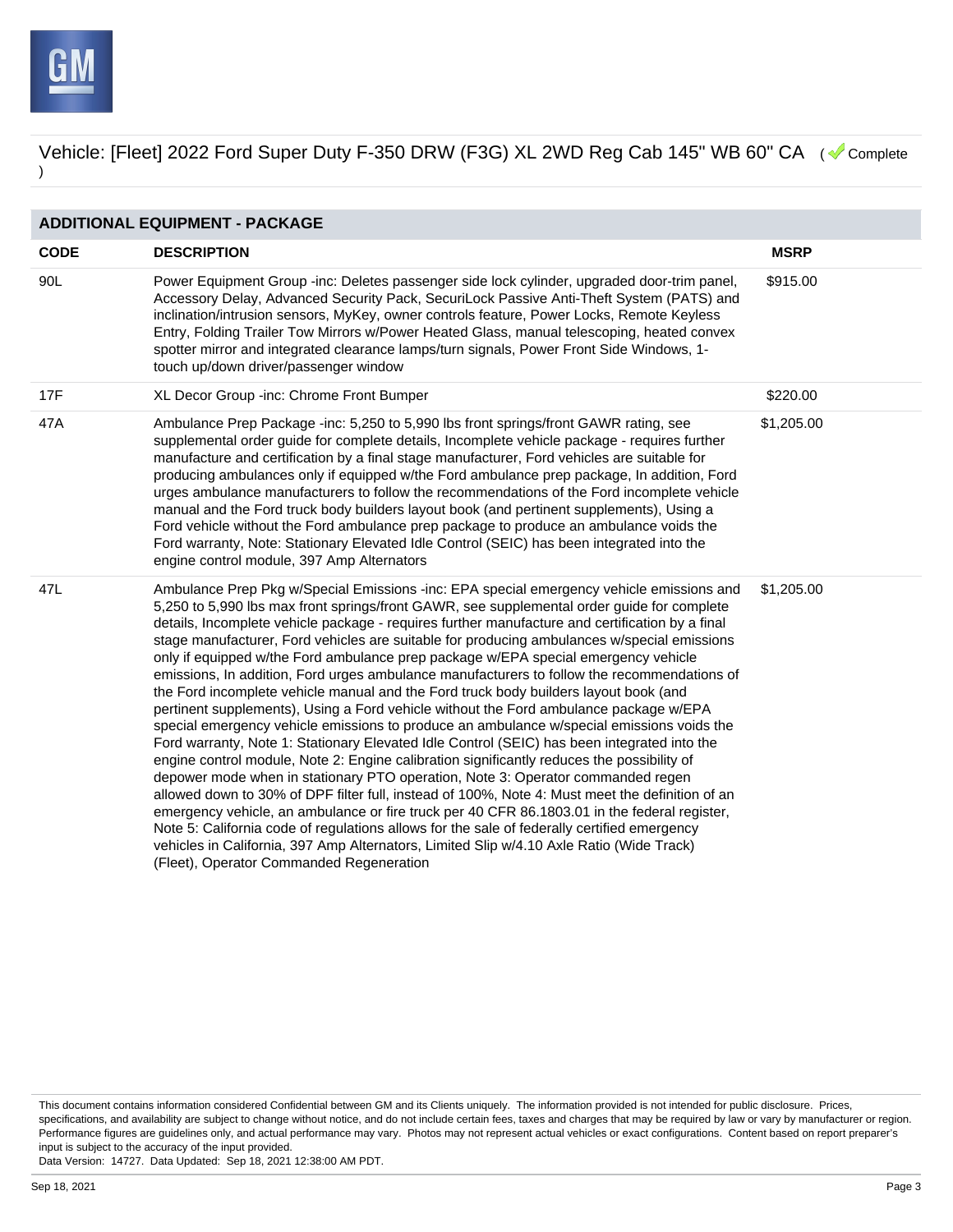

#### **ADDITIONAL EQUIPMENT - PACKAGE**

| <b>CODE</b> | <b>DESCRIPTION</b>                                                                                                                                                                                                                                                                                                                                                                                                                                                                                                                                                                                                                                                                                                                                                                                                                                                                                                                                                                                                                                                                                                                           | <b>MSRP</b> |
|-------------|----------------------------------------------------------------------------------------------------------------------------------------------------------------------------------------------------------------------------------------------------------------------------------------------------------------------------------------------------------------------------------------------------------------------------------------------------------------------------------------------------------------------------------------------------------------------------------------------------------------------------------------------------------------------------------------------------------------------------------------------------------------------------------------------------------------------------------------------------------------------------------------------------------------------------------------------------------------------------------------------------------------------------------------------------------------------------------------------------------------------------------------------|-------------|
| 47J         | Fire/Rescue Prep Pkg w/EPA Special Emissions -inc: upgraded front springs/GAWR rating,<br>please see supplemental order guide, or visit fordbbas.com for complete details, Incomplete<br>vehicle package - requires further manufacture and certification by a final stage manufacturer,<br>Ford urges Fire/Rescue vehicle manufacturers to follow the recommendations of the Ford<br>Incomplete Vehicle Manual and the Ford Truck Body Builders Layout Book (and pertinent<br>supplements), Note 1: Stationary Elevated Idle Control (SEIC) has been integrated into the<br>engine control module, Note 2: Engine calibration significantly reduces the possibility of<br>depower mode when in stationary PTO operation, Note 3: Operator commanded regen<br>allowed down to 30% of DPF filter full, instead of 100%, Note 4: Must meet the definition of an<br>emergency vehicle, an Ambulance or Fire Truck per 40 CFR 86.1803.01 in the federal register,<br>Note 5: California Code of Regulations allows for the sale of federally certified emergency<br>vehicles in California, 397 Amp Alternators, Operator Commanded Regeneration | \$1,205.00  |

## **ADDITIONAL EQUIPMENT - MECHANICAL**

| <b>CODE</b> | <b>DESCRIPTION</b>                                                                                                                                                                                                                                                                                                       | <b>MSRP</b> |
|-------------|--------------------------------------------------------------------------------------------------------------------------------------------------------------------------------------------------------------------------------------------------------------------------------------------------------------------------|-------------|
| 62R         | Transmission Power Take-Off Provision -inc: mobile and stationary PTO modes                                                                                                                                                                                                                                              | \$280.00    |
| 41H         | Engine Block Heater                                                                                                                                                                                                                                                                                                      | \$100.00    |
| 67B         | 397 Amp Alternators                                                                                                                                                                                                                                                                                                      | \$115.00    |
| 98R         | <b>Operator Commanded Regeneration</b>                                                                                                                                                                                                                                                                                   | \$250.00    |
| 86M         | Dual 78 AH Battery                                                                                                                                                                                                                                                                                                       | \$210.00    |
| 67E         | 240 Amp Alternator                                                                                                                                                                                                                                                                                                       | \$85.00     |
| 67A         | 332 Amp Alternators                                                                                                                                                                                                                                                                                                      | \$0.00      |
| 86A         | Programmable Engine Idle Shutdown - 5 Minute                                                                                                                                                                                                                                                                             | \$250.00    |
| 86B         | Programmable Engine Idle Shutdown - 10 Minute                                                                                                                                                                                                                                                                            | \$250.00    |
| 86C         | Programmable Engine Idle Shutdown - 15 Minute                                                                                                                                                                                                                                                                            | \$250.00    |
| 86D         | Programmable Engine Idle Shutdown - 20 Minute                                                                                                                                                                                                                                                                            | \$250.00    |
| 926         | Speed Limitation - 65-MPH Governed Top Speed                                                                                                                                                                                                                                                                             | \$80.00     |
| 927         | Speed Limitation - 75-MPH Governed Top Speed                                                                                                                                                                                                                                                                             | \$80.00     |
| 531         | Trailer Tow Package -inc: aftermarket trailer brake wiring kit, Trailer brake controller not<br>included, Note: Salespersons source book or Ford RV trailer towing guide should be consulted<br>for specific trailer towing or camper limits and corresponding required equipment, axle ratios<br>and model availability | \$45.00     |
| 52B         | Trailer Brake Controller -inc: smart trailer tow connector, Verified to be compatible w/electronic<br>actuated drum brakes only                                                                                                                                                                                          | \$270.00    |

This document contains information considered Confidential between GM and its Clients uniquely. The information provided is not intended for public disclosure. Prices, specifications, and availability are subject to change without notice, and do not include certain fees, taxes and charges that may be required by law or vary by manufacturer or region. Performance figures are guidelines only, and actual performance may vary. Photos may not represent actual vehicles or exact configurations. Content based on report preparer's input is subject to the accuracy of the input provided.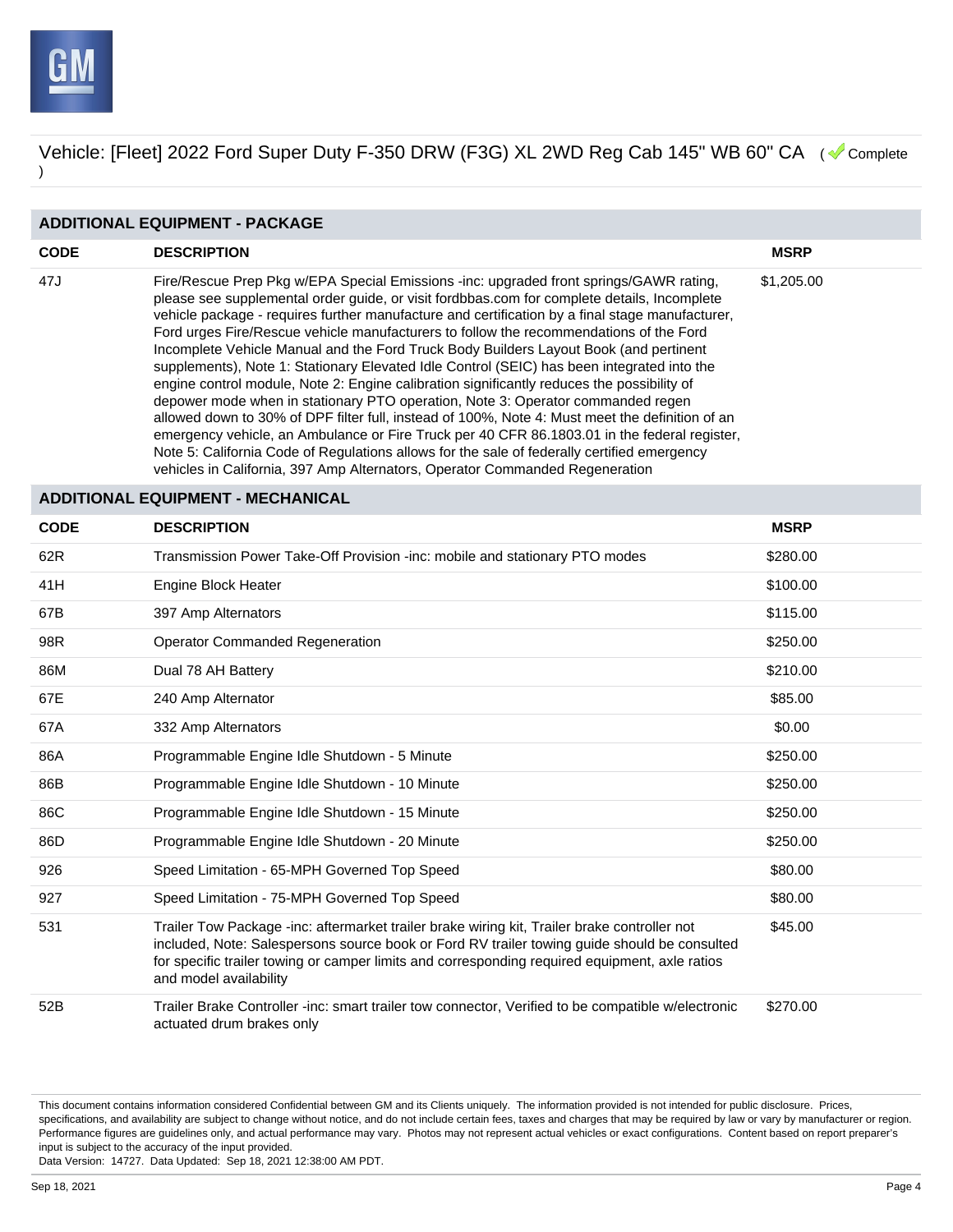

| <b>ADDITIONAL EQUIPMENT - MECHANICAL</b> |                                                                                                                                                                                                                                                                                                                                                                                                                                                                                                                                                                      |             |  |
|------------------------------------------|----------------------------------------------------------------------------------------------------------------------------------------------------------------------------------------------------------------------------------------------------------------------------------------------------------------------------------------------------------------------------------------------------------------------------------------------------------------------------------------------------------------------------------------------------------------------|-------------|--|
| <b>CODE</b>                              | <b>DESCRIPTION</b>                                                                                                                                                                                                                                                                                                                                                                                                                                                                                                                                                   | <b>MSRP</b> |  |
| 67H                                      | Heavy-Service Front Suspension Package -inc: pre-selected heavy-service front springs (see<br>Order Guide Supplemental Reference for springs/FGAWR of specific vehicle configurations),<br>Recommended only on vehicles which will permanently utilize aftermarket equipment such as<br>heavy-duty winches, brush guards or other apparatus which loads the front axle to the<br>specified Gross Axle Weight Rating (GAWR), Note 1: May result in a deterioration of ride<br>quality, Note 2: Vehicle ride height will increase w/the addition of this package       | \$125.00    |  |
| 67X                                      | Extra Heavy-Service Suspension Package -inc: pre-selected extra heavy-service front springs<br>(see Order Guide Supplemental Reference for springs/FGAWR of specific vehicle<br>configurations), Recommended only on vehicles which will permanently utilize aftermarket<br>equipment such as heavy-duty winches, brush guards or other apparatus which loads the front<br>axle to the specified Gross Axle Weight Rating (GAWR), Note 1: May result in a deterioration<br>of ride quality, Note 2: Vehicle ride height will increase w/the addition of this package | \$125.00    |  |
| 65C                                      | Dual Diesel Fuel Tanks -inc: Combines 40 gallon aft-of-axle and 26.5 gallon mid ship tank                                                                                                                                                                                                                                                                                                                                                                                                                                                                            | \$625.00    |  |
| 65M                                      | 26.5 Gallon Mid Ship Fuel Tank                                                                                                                                                                                                                                                                                                                                                                                                                                                                                                                                       | \$125.00    |  |
|                                          | <b>ADDITIONAL EQUIPMENT - EXTERIOR</b>                                                                                                                                                                                                                                                                                                                                                                                                                                                                                                                               |             |  |
| <b>CODE</b>                              | <b>DESCRIPTION</b>                                                                                                                                                                                                                                                                                                                                                                                                                                                                                                                                                   | <b>MSRP</b> |  |
| 945                                      | Stainless Steel Wheel Covers (Pre-Installed) -inc: Front and rear                                                                                                                                                                                                                                                                                                                                                                                                                                                                                                    | \$380.00    |  |
| 512                                      | Spare Tire, Wheel & Jack -inc: Excludes carrier, 4-Ton Hydraulic Jack                                                                                                                                                                                                                                                                                                                                                                                                                                                                                                | \$350.00    |  |
| 51D                                      | Spare Tire & Wheel Delete *GROSS*                                                                                                                                                                                                                                                                                                                                                                                                                                                                                                                                    | \$0.00      |  |
| 63G                                      | <b>Bright Grille</b>                                                                                                                                                                                                                                                                                                                                                                                                                                                                                                                                                 | \$0.00      |  |
| 63A                                      | Utility Lighting System -inc: LED side-mirror spotlights                                                                                                                                                                                                                                                                                                                                                                                                                                                                                                             | \$160.00    |  |
| 924                                      | <b>Privacy Glass</b>                                                                                                                                                                                                                                                                                                                                                                                                                                                                                                                                                 | \$30.00     |  |
| 43B                                      | Fixed Rear-Window w/Defrost                                                                                                                                                                                                                                                                                                                                                                                                                                                                                                                                          | \$60.00     |  |
| 18B                                      | Platform Running Boards                                                                                                                                                                                                                                                                                                                                                                                                                                                                                                                                              | \$320.00    |  |
| 153                                      | <b>Front License Plate Bracket</b>                                                                                                                                                                                                                                                                                                                                                                                                                                                                                                                                   | \$0.00      |  |
| 87H                                      | Black Molded Hood Deflector (Pre-Installed)                                                                                                                                                                                                                                                                                                                                                                                                                                                                                                                          | \$130.00    |  |
| 61S                                      | Front Splash Guards/Mud Flaps (Pre-Installed)                                                                                                                                                                                                                                                                                                                                                                                                                                                                                                                        | \$75.00     |  |
| 595                                      | Fog Lamps                                                                                                                                                                                                                                                                                                                                                                                                                                                                                                                                                            | \$130.00    |  |
| 942                                      | Daytime Running Lamps (DRL) -inc: The non-controllable 942 Daytime Running Lamps (DRL)<br>replace the standard Daytime Running Lamps (DRL) on/off cluster controllable                                                                                                                                                                                                                                                                                                                                                                                               | \$45.00     |  |
| 59H                                      | Center High-Mounted Stop Lamp (CHMSL)                                                                                                                                                                                                                                                                                                                                                                                                                                                                                                                                | \$0.00      |  |
| 91S                                      | Amber 360-Degree Dual Beacon LED Warning Strobes -inc: Pre-installed                                                                                                                                                                                                                                                                                                                                                                                                                                                                                                 | \$600.00    |  |
| 91G                                      | Amber-Wht 360-Deg Dual Beacon LED Warning Strobes -inc: Pre-installed                                                                                                                                                                                                                                                                                                                                                                                                                                                                                                | \$600.00    |  |

This document contains information considered Confidential between GM and its Clients uniquely. The information provided is not intended for public disclosure. Prices, specifications, and availability are subject to change without notice, and do not include certain fees, taxes and charges that may be required by law or vary by manufacturer or region. Performance figures are guidelines only, and actual performance may vary. Photos may not represent actual vehicles or exact configurations. Content based on report preparer's input is subject to the accuracy of the input provided.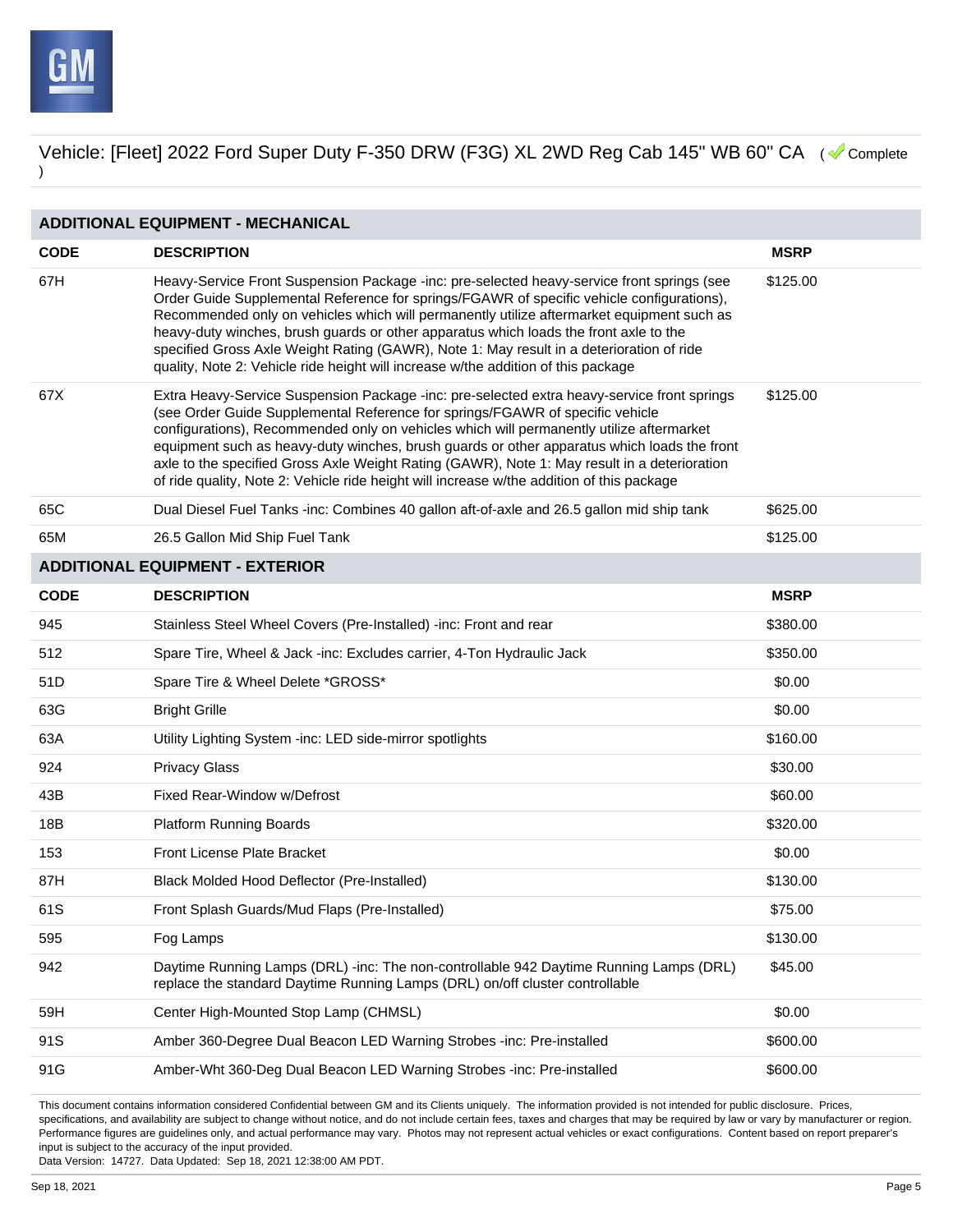

| <b>ADDITIONAL EQUIPMENT - EXTERIOR</b> |                                                                                                                                                                                                                                                                                                                                                                                                                                                                                                                                                                                                                                                                                                                                                                                                                                                                                                                                                                                                                                                                                                                                                                                                                   |             |  |  |
|----------------------------------------|-------------------------------------------------------------------------------------------------------------------------------------------------------------------------------------------------------------------------------------------------------------------------------------------------------------------------------------------------------------------------------------------------------------------------------------------------------------------------------------------------------------------------------------------------------------------------------------------------------------------------------------------------------------------------------------------------------------------------------------------------------------------------------------------------------------------------------------------------------------------------------------------------------------------------------------------------------------------------------------------------------------------------------------------------------------------------------------------------------------------------------------------------------------------------------------------------------------------|-------------|--|--|
| <b>CODE</b>                            | <b>DESCRIPTION</b>                                                                                                                                                                                                                                                                                                                                                                                                                                                                                                                                                                                                                                                                                                                                                                                                                                                                                                                                                                                                                                                                                                                                                                                                | <b>MSRP</b> |  |  |
| 98F                                    | CNG/Propane Gaseous Engine Prep Package -inc: hardened engine intake valves, valve<br>seats and bi-fuel manifold, This package does not include CNG/Propane fuel tanks, lines, etc,<br>Vehicle will be equipped w/the standard factory gasoline fuel system, Additional equipment<br>combined w/Certified calibration reflash is required, from an external upfitter, to convert the<br>vehicle to a CNG/Propane fueled vehicle, See Alternative Fuel Buyers Guide:<br>www.ford.com/altfuelbuyersguide Ford Motor Company does not provide an exhaust or<br>evaporative emissions certificate w/this option when converted to use CNG or Propane fuel,<br>Ford does not represent that a vehicle converted to use CNG or Propane will comply w/all<br>applicable U.S, or Canadian safety standards, It is the responsibility of the final stage<br>manufacturer (body-builder, installer, alterer or subsequent stage manufacturer) to determine<br>that any vehicle converted to use CNG or Propane complies w/U.S, Federal, California or<br>Canadian exhaust and evaporative emission requirements, Federal fuel economy standards,<br>U.S, and Canadian safety standards, labeling and any other requirements | \$315.00    |  |  |
| 61J                                    | 4-Ton Hydraulic Jack                                                                                                                                                                                                                                                                                                                                                                                                                                                                                                                                                                                                                                                                                                                                                                                                                                                                                                                                                                                                                                                                                                                                                                                              | \$55.00     |  |  |
| 61L                                    | Front Wheel Well Liners (Pre-Installed)                                                                                                                                                                                                                                                                                                                                                                                                                                                                                                                                                                                                                                                                                                                                                                                                                                                                                                                                                                                                                                                                                                                                                                           | \$180.00    |  |  |
| CO <sub>9</sub>                        | Priced DORA                                                                                                                                                                                                                                                                                                                                                                                                                                                                                                                                                                                                                                                                                                                                                                                                                                                                                                                                                                                                                                                                                                                                                                                                       | \$0.00      |  |  |
|                                        | <b>ADDITIONAL EQUIPMENT - ENTERTAINMENT</b>                                                                                                                                                                                                                                                                                                                                                                                                                                                                                                                                                                                                                                                                                                                                                                                                                                                                                                                                                                                                                                                                                                                                                                       |             |  |  |
| <b>CODE</b>                            | <b>DESCRIPTION</b>                                                                                                                                                                                                                                                                                                                                                                                                                                                                                                                                                                                                                                                                                                                                                                                                                                                                                                                                                                                                                                                                                                                                                                                                | <b>MSRP</b> |  |  |
| 39S                                    | SiriusXM Radio -inc: 1 I/P mounted center speaker and a 3-month prepaid subscription,<br>Service is not available in Alaska and Hawaii, Subscriptions to all SiriusXM services are sold<br>by SiriusXM after trial period, If you decide to continue service after your trial, the subscription<br>plan you choose will automatically renew thereafter and you will be charged according to your<br>chosen payment method at then-current rates, Fees and taxes apply, To cancel you must call<br>SiriusXM at 1-866-635-2349, See SiriusXM customer agreement for complete terms at<br>www.siriusxm.com, All fees and programming subject to change, Sirius, XM and all related<br>marks and logos are trademarks of Sirius XM Radio Inc                                                                                                                                                                                                                                                                                                                                                                                                                                                                          | \$185.00    |  |  |
|                                        |                                                                                                                                                                                                                                                                                                                                                                                                                                                                                                                                                                                                                                                                                                                                                                                                                                                                                                                                                                                                                                                                                                                                                                                                                   |             |  |  |

#### **ADDITIONAL EQUIPMENT - INTERIOR**

| <b>CODE</b> | <b>DESCRIPTION</b>                                                                                                                                                                                                                          | <b>MSRP</b> |
|-------------|---------------------------------------------------------------------------------------------------------------------------------------------------------------------------------------------------------------------------------------------|-------------|
| 76S         | <b>Remote Start System</b>                                                                                                                                                                                                                  | \$250.00    |
| 525         | Steering Wheel-Mounted Cruise Control                                                                                                                                                                                                       | \$235.00    |
| 41A         | Rapid-Heat Supplemental Cab Heater -inc: 397 Amp Alternators                                                                                                                                                                                | \$250.00    |
| 60C         | Audible Lane Departure Warning                                                                                                                                                                                                              | \$115.00    |
| 94P         | Pre-Collision Assist -inc: Automatic Emergency Braking (AEB), automatic high beam and<br>forward collision warning                                                                                                                          | \$115.00    |
| 872         | Rear View Camera & Prep Kit -inc: Pre-installed content includes cab wiring and frame wiring<br>to the rear most cross member, Upfitters kit includes camera w/mounting bracket, 20' jumper<br>wire and camera mounting/aiming instructions | \$415.00    |

This document contains information considered Confidential between GM and its Clients uniquely. The information provided is not intended for public disclosure. Prices, specifications, and availability are subject to change without notice, and do not include certain fees, taxes and charges that may be required by law or vary by manufacturer or region. Performance figures are guidelines only, and actual performance may vary. Photos may not represent actual vehicles or exact configurations. Content based on report preparer's input is subject to the accuracy of the input provided.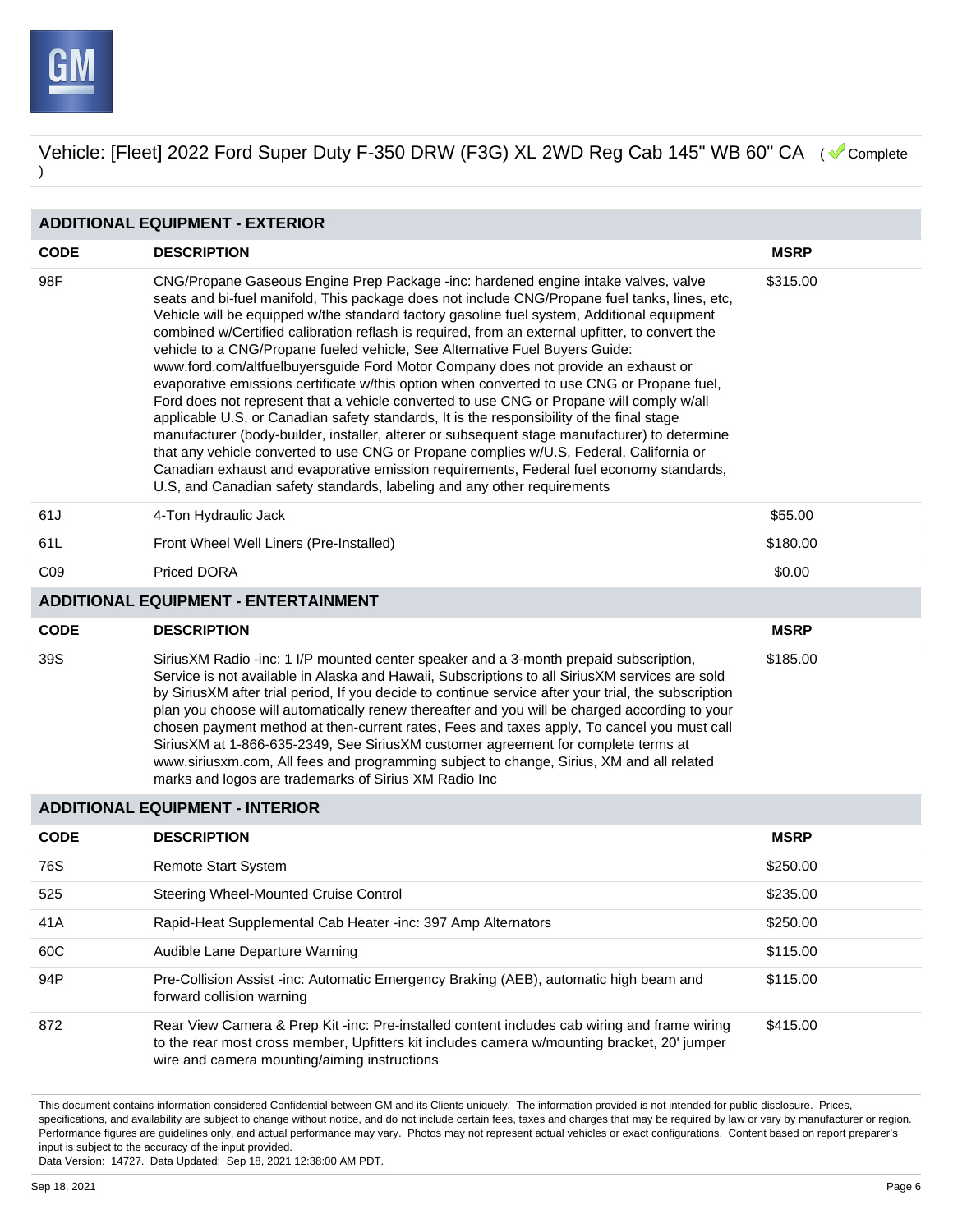

| <b>ADDITIONAL EQUIPMENT - INTERIOR</b> |                                                                               |             |  |
|----------------------------------------|-------------------------------------------------------------------------------|-------------|--|
| <b>CODE</b>                            | <b>DESCRIPTION</b>                                                            | <b>MSRP</b> |  |
| 76C                                    | Exterior Backup Alarm (Pre-Installed)                                         | \$140.00    |  |
| 18A                                    | Upfitter Interface Module                                                     | \$295.00    |  |
| 43C                                    | 110V/400W Outlet -inc: 1 in-dash mounted outlet and 2nd outlet in the console | \$175.00    |  |
|                                        | <b>ADDITIONAL EQUIPMENT - OTHER</b>                                           |             |  |
| <b>CODE</b>                            | <b>DESCRIPTION</b>                                                            | <b>MSRP</b> |  |
|                                        | Fleet Advertising Credit *CREDIT*                                             | \$0.00      |  |
|                                        | Spare Tire & Wheel Delete savings *DISCOUNT*                                  | (\$85.00)   |  |
| 56M                                    | Ford US National Fleet Incentives *CREDIT*                                    | \$0.00      |  |
| 79V                                    | COV Required *PRICE TO FOLLOW*                                                | W/A         |  |
| <b>SHIP THRU CODES</b>                 |                                                                               |             |  |
| <b>CODE</b>                            | <b>DESCRIPTION</b>                                                            | <b>MSRP</b> |  |
| 311                                    | Ship Thru: Dejana                                                             | \$0.00      |  |
| 31U                                    | Ship-Thru: General Truck Body                                                 | \$0.00      |  |
| 319                                    | Ship-Thru: KC Truck Systems Inc.                                              | \$0.00      |  |
| 31Y                                    | Ship Thru: Zoresco Equipment                                                  | \$0.00      |  |
| 31A                                    | Ship-Thru: Altec                                                              | \$0.00      |  |
| 31S                                    | Ship-Thru: Reading Equipment                                                  | \$0.00      |  |
| 31B                                    | Ship-Thru: Reading Equipment                                                  | \$0.00      |  |
| 31C                                    | Ship-Thru: Zoresco Equipment                                                  | \$0.00      |  |
| 31E                                    | Ship-Thru: L&Z Co.                                                            | \$0.00      |  |
| 31F                                    | Ship-Thru: Venchurs Vehicle System                                            | \$0.00      |  |
| 31G                                    | Ship-Thru: NBC Truck Equipment                                                | \$0.00      |  |
| 313                                    | Ship-Thru: National Fleet Services                                            | \$0.00      |  |
| 31L                                    | Ship-Thru: Louisville Truck Equipment                                         | \$0.00      |  |
| 31M                                    | Ship-Thru: Manning Truck Equipment                                            | \$0.00      |  |
| 31N                                    | Ship-Thru: Monroe Truck Equipment                                             | \$0.00      |  |
| 31P                                    | Ship-Thru: Roush Industries                                                   | \$0.00      |  |
| 315                                    | Ship-Thru: Alt Fuel Innovations, LLC (AFI)                                    | \$0.00      |  |

This document contains information considered Confidential between GM and its Clients uniquely. The information provided is not intended for public disclosure. Prices, specifications, and availability are subject to change without notice, and do not include certain fees, taxes and charges that may be required by law or vary by manufacturer or region. Performance figures are guidelines only, and actual performance may vary. Photos may not represent actual vehicles or exact configurations. Content based on report preparer's input is subject to the accuracy of the input provided.